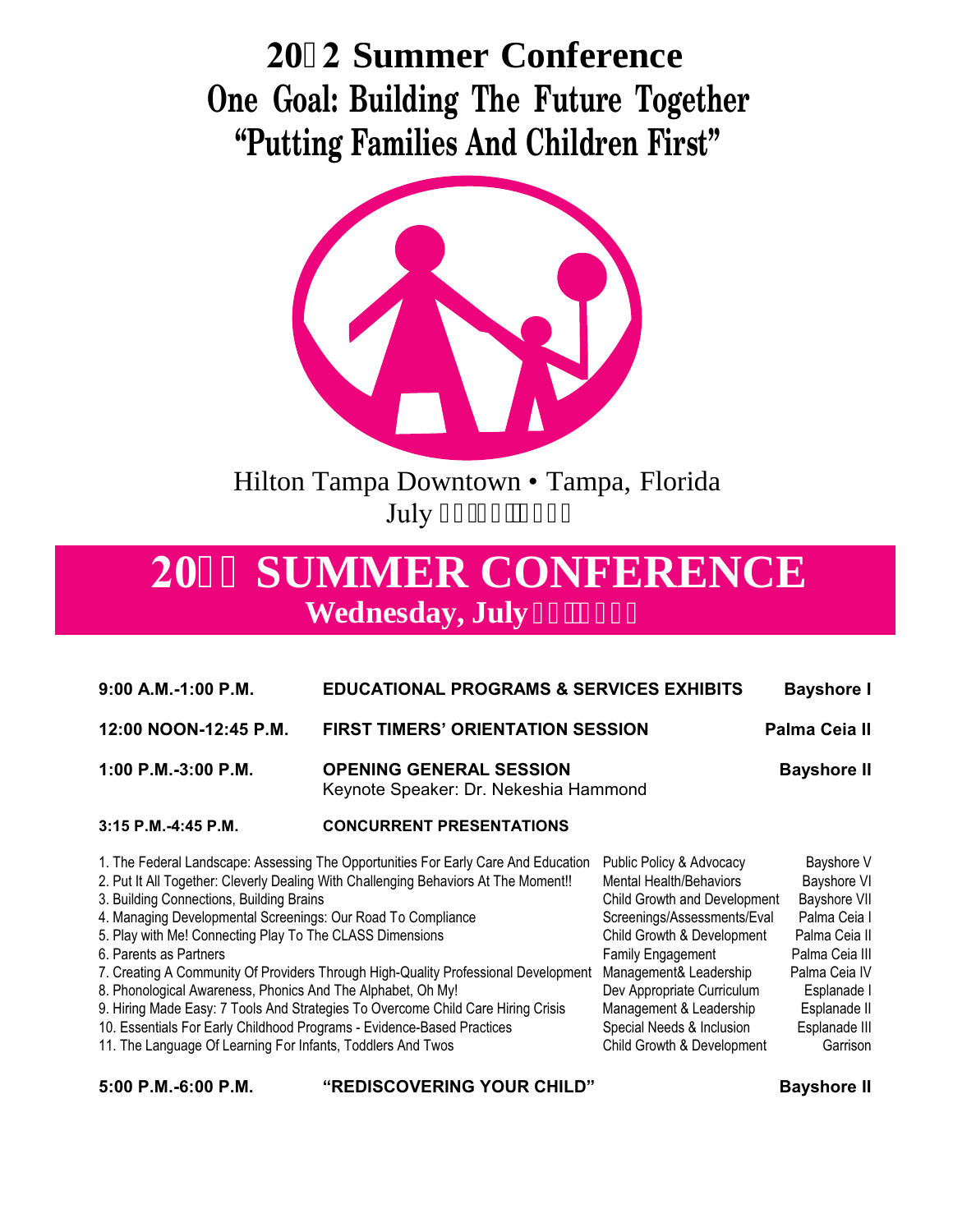# **2044 SUMMER CONFERENCE V**j wtsday, July 43.'4244

## **8:00 A.M.-5:00 P.M. COMMERCIAL EXHIBITS Bayshore I**

## **8:30 A.M.-10:00 A.M. CONCURRENT PRESENTATIONS**

- 12. With Thoughtfulness, Diligence, And Caring Child Growth & Development Bayshore V 13. Who Moved My Motivation: Dealing With Lingering Stressors ` Management & Leadership Bayshore VI 14. Are You Asking The Right Question? Supporting Higher Order Thinking Skills Dev Appropriate Curriculum Bayshore VII<br>15. Helping Young Children Develop Mathematical Thinking Skills Child Growth & Development Palma Ceia I 15. Helping Young Children Develop Mathematical Thinking Skills Child Growth & Development Palma Ceia II<br>16. Positive Behavior Supports: Making It Work For You 16. Positive Behavior Supports: Making It Work For You Mental Health/Behaviors Palma Ceia III 17. Leading A Healthy Environment:The Essentials Of A Positive Center Culture/Climate Management & Leadership Palma Ceia IV 18 Essentials For Teaching Social, Emotional, And Behavioral Skills Special Needs & Inclusion Esplanade I 19. The Journey Starts With You: Understanding The Resources And Referral Process Child Growth/Special Needs Esplanade II 20. *i* Qué Sabemos Sobre El Desarrollo Infantil? Dev Appropriate Curriculum Esplanade III 21. The Language Of Learning For Preschool Child Growth & Development Garrison **10:15 A.M.-11:45 A.M. CONCURRENT PRESENTATIONS** 22. Interactions And Relationships: Making Connections That Change Lives Mental Health/Behaviors Bayshore V
- 23. Positive Looking: Maximizing The Development Of Visual Skills Within Stories Special Needs/Child Growth Bayshore VI
- 24. Why Science? How Science Can Drive High-Quality Teaching And Learning Dev Appropriate Curriculum Bayshore VII
- 
- 26. Descubriendo El Espectro: Comprendiendo El Autismo Special Needs & Inclusion Palma Ceia III
- 
- 
- 29. PEEP (Parental Education And Engagement Through Positioning And Play) Child Growth/Infant & Toddler Esplanade II
- 30. What Do We Know About Child Development? Dev Appropriate Curriculum Esplanade III
- 31. Teaching Diversity, Equity And Inclusion In The Early Childhood Classroom Cultural Diversity/Special Needs Garrison

### **12:00 NOON-1:15 P.M. RESEARCH PRESENTATION Bayshore II**

Keynote Speaker: Dr. Charles Bleiker

### **1:30 P.M.-2:30 P.M. CONCURRENT PRESENTATIONS**

- 32. Art For Art's Sake It's ALL About The Process **Device Appropriate Curriculum** Bayshore V
- 33. Sticks And Stones May Break My Bones, But Words Will Always Hurt Me Mental Health/Behaviors Bayshore VI Bayshore VI<br>34. What's New In Child Care Care
- 34. What's New In Child Care **Health, Safety & Nutrition Bayshore VIII** Care Health, Safety & Nutrition Bayshore VIII
- 35. Powering It Up: Partnering With Families To Strengthen Program Implementation Family Engagement Palma Ceia I
- 36. Integrating CLASS And The Florida Early Learning and Developmental Standards Dev Appropriate Curriculum Palma Ceia II
- 
- 38. Preschool Development Renewal Grant Update Collaboration Collaboration Palma Ceia IV
- 39. Wee The People: Fostering Civic Literacy In The Preschool Classroom Dev Appropriate Curriculum Esplanade I
- 40. Advanced Communication Skills For Leaders Management & Leadership Esplanade II
- 
- 42. Promoting Healthy Habits For Kids By Establishing A Healthy Child Care Program Child Growth/Health Garrison
- 37. "Coaching" The Secret Sauce To Staff Development! Child Growth & Development Palma Ceia III 41. Engaging All Students During Story Time Dev Appropriate Curriculum Esplanade III
	-

25. 2022 State And Federal Legislative Review **Public Policy & Advocacy** Palma Ceia II 27. Leadership in Early Childhood Programs **Management & Leadership** Palma Ceia IV 28. Ages and Stages Questionnaires® (ASQ) Best Practices Screenings/Assessments/Eval Esplanade I<br>29. PEEP (Parental Education And Engagement Through Positioning And Play) Child Growth/Infant & Toddler Esplanade II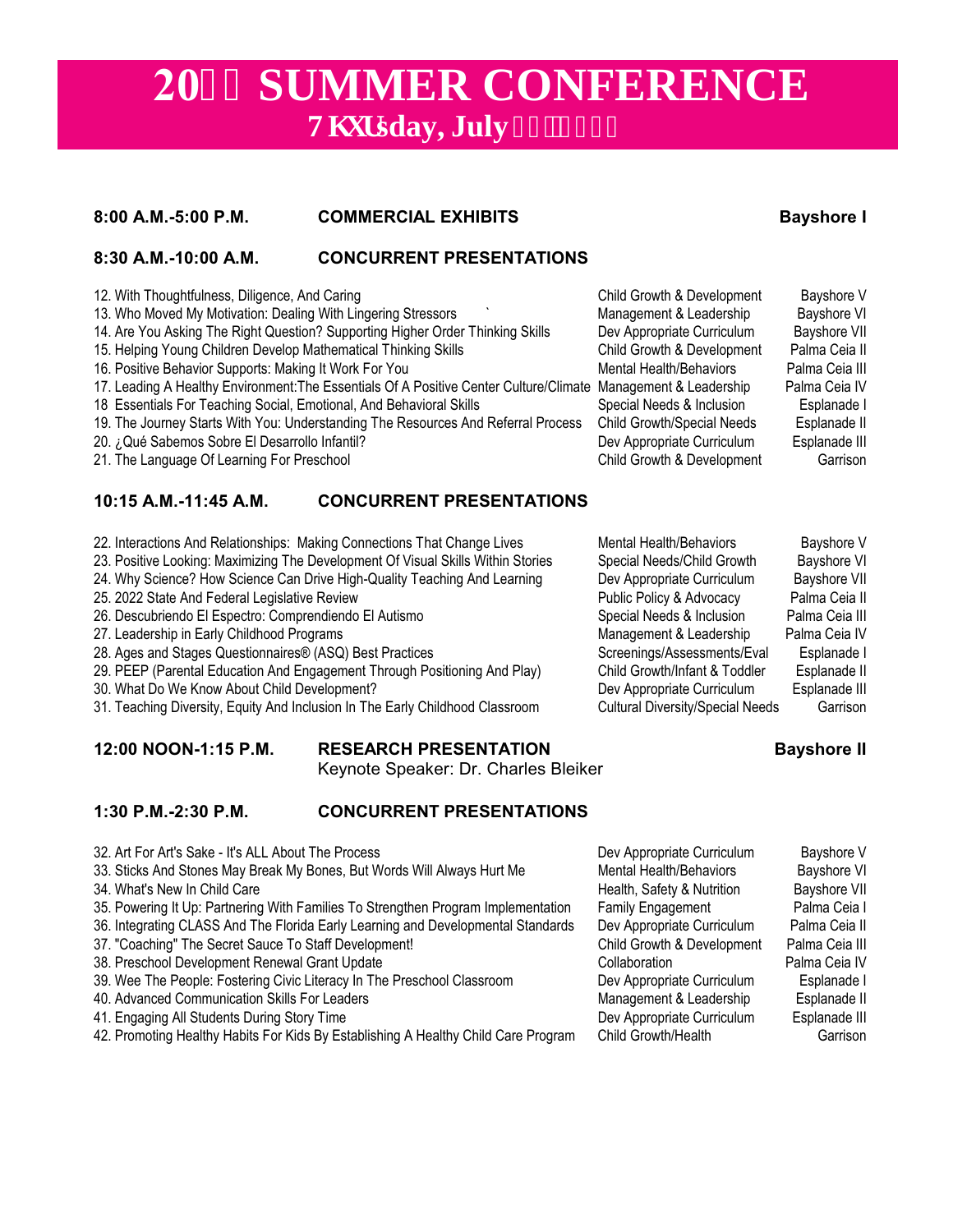# **2044 SUMMER CONFERENCE Vj** wtsday, July 43.'4244

# **2:45 P.M.-3:45 P.M. CONCURRENT PRESENTATIONS**

| 43. Music And You: Moving And Grooving!                                                                                                                                                                           |                                                                                                                 | Health, Safety & Nutrition                                                                             | Bayshore II                                                   |                                                                       |  |
|-------------------------------------------------------------------------------------------------------------------------------------------------------------------------------------------------------------------|-----------------------------------------------------------------------------------------------------------------|--------------------------------------------------------------------------------------------------------|---------------------------------------------------------------|-----------------------------------------------------------------------|--|
| 44. Multisensory Approach To Phonemic Awareness And Phonics Instruction                                                                                                                                           | Dev Appropriate Curriculum                                                                                      | Bayshore V                                                                                             |                                                               |                                                                       |  |
| 45. Rising Above Your Inner Muggle: Building Positive Work Relationships                                                                                                                                          |                                                                                                                 | Management & Leadership                                                                                | <b>Bayshore VI</b>                                            |                                                                       |  |
| 46. Transportation In Child Care - What's New?                                                                                                                                                                    |                                                                                                                 | Health, Safety & Nutrition                                                                             | <b>Bayshore VII</b>                                           |                                                                       |  |
| 47. Take Time For Me                                                                                                                                                                                              |                                                                                                                 | Child Growth & Development                                                                             | Palma Ceia I                                                  |                                                                       |  |
|                                                                                                                                                                                                                   | 48. The Science Of Read-Alouds: Accelerating Literacy Growth For Early Learners                                 | Dev Appropriate Curriculum                                                                             | Palma Ceia II                                                 |                                                                       |  |
|                                                                                                                                                                                                                   | 49. Sound Beginnings: Early Language Development - Best Practices For Early Learning Child Growth & Development |                                                                                                        | Palma Ceia III                                                |                                                                       |  |
| 50. The Impact Of Mentorship Programs Designed By Teachers For Teachers<br>51. Promoting Infant Mental Health Practices Among Our Early Learning Workforce<br>52. Building Family Partnerships From The Ground Up |                                                                                                                 | Collaboration<br>Mental Health/Infant & Toddler<br><b>Family Engagement</b><br>Mental Health/Behaviors | Palma Ceia IV<br>Esplanade I<br>Esplanade II<br>Esplanade III |                                                                       |  |
|                                                                                                                                                                                                                   |                                                                                                                 |                                                                                                        |                                                               | 53. Even SuperHeroes Need Support-The Power of Emotional Intelligence |  |
|                                                                                                                                                                                                                   |                                                                                                                 |                                                                                                        |                                                               | 54. Art And Art Exploration In The Early Childhood Years              |  |
| 4:00 P.M.-5:00 P.M.                                                                                                                                                                                               | <b>CONCURRENT PRESENTATIONS</b>                                                                                 |                                                                                                        |                                                               |                                                                       |  |
| 55. Sing, Dance And Learn                                                                                                                                                                                         |                                                                                                                 | Dev Appropriate Curriculum                                                                             | Bayshore II                                                   |                                                                       |  |

- 
- 56. Missing Milestones: When To Take Action With Infants And Toddlers Special Needs/Infant & Toddler Bayshore V<br>57. You're Letting Them Climb UP The Slide? The Many Benefits Of Risk Taking Dev Appropriate Curriculum Bays
- 57. You're Letting Them Climb UP The Slide? The Many Benefits Of Risk Taking Dev Appropriate Curriculum
- 58. Differential Monitoring: Key Indicator System For Abbreviated Inspection Fundel Health, Safety & Nutrition Bayshore VII<br>199. Setting the Stage for Learning: Intentional Environments Child Growth & Development Palma Cei
- 59. Setting the Stage for Learning: Intentional Environments Child Growth & Development
- 60. Defining The Problem And Understanding The Impact Of Trauma On Children Mental Health/Behaviors Palma Ceia II
- 
- 62. Using STEM To Make CLASS Instructional Support Relevant Child Growth & Development Palma Ceia IV<br>63. Ordinary Magic **Child Child Child Crowth Center Celessity** Child Growth & Development Esplanade I
- 63. Ordinary Magic **Family Engagement** Espanjal Engine Espanjal Engine Engine Engine Engine Engine Engine Engine Engine Engine Engine Engine Engine Engine Engine Engine Engine Engine Engine Engine Engine Engine Engine Engi
- 
- 65. Let's Give Them Something To Talk About Dev Appropriate Curriculum Dev Appropriate Curriculum

**7:00 P.M. - 10:00 P.M. "COME ALIVE WITH MUSIC AND Bayshore II KARAKOKE/LIP SYNC PARTY"**

61. Grassroots Advocacy And You **Collaboration** Collaboration Palma Ceia III 64. The Science Of Goal Setting and Talk About the Science of Goal Setting and About the Science of Goal Setting and Talk About the Management & Leadership Esplanade II<br>65. Let's Give Them Something To Talk About the Scien